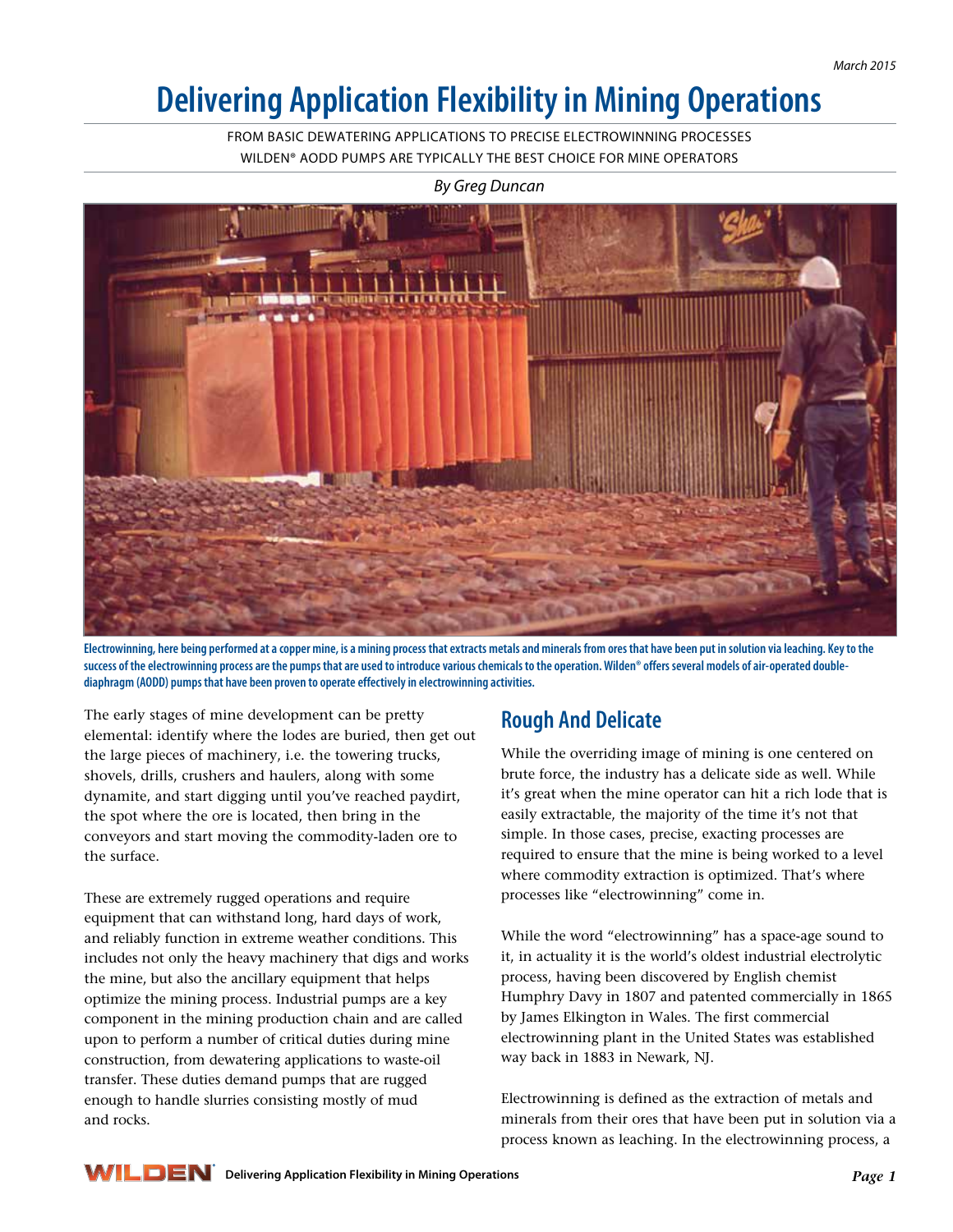

**Wilden® Original™ and Advanced™ Series AODD Pumps possess the design and materials of construction to handle the harsh, corrosive or hazardous chemicals that are used to optimize a mine's electrowinning processes.** 

current is passed from an inert anode through a liquid solution containing the metal or mineral so that it is extracted by being deposited onto the cathode via an electro-plating process. Common uses for the electrowinning process are for the extraction of copper, gold, silver, platinum, zinc, aluminum, cobalt, manganese and a variety of minerals.

The electrowinning process requires the introduction of various types of harsh, corrosive or hazardous chemicals into the mining operation; cyanide, for instance, is used when electrowinning for gold. These chemicals are introduced into the ore during the leaching process, which helps to separate the minerals or metals from the ore before a second chemical process pulls the commodity out during electrowinning. Electrowinning enables the recovery of minute, but very valuable, metal or mineral particles, with as much of 20 tons of soil required to extract, for example, one pound of platinum.

#### **The Common Denominator**

The link between the rough and tumble of mine excavation and the precise operation of electrowinning is the fact that industrial pumps are required to optimize both processes. One type of pump style—air-operated double-diaphragm (AODD)—has been proven in the field to be flexible enough to offer the ruggedness and reliability for operations such as

mine dewatering, as well as the ability to handle corrosive chemicals during electrowinning operations.

AODD pumps are able to perform effectively at both ends of the mining spectrum because their method of operation allows them to easily handle variable flow rates and pressures, while being dry-run capable and nimble enough to transfer liquids that are shear-sensitive or high-viscosity, as well as slurries laden with rocks, pebbles and other particulates.

The simple design of the AODD pump features few moving parts, which simplifies maintenance, while the pump's sealless design results in fewer leaks, which is a critical consideration when handling hard-to-seal or hazardous liquids. AODD pumps are available in both metal and plastic housing constructions, while a wide array of elastomers can be used in the diaphragms, which eliminates many chemical-compatibility concerns.

The wide variety of AODD pump configurations provides operational flexibility that can also result in optimized efficiency at many levels. The ability to feature AODD pumps in a wide range of applications, from basic generaluse to delicate electrowinning processes, allows the operator to more cost-effectively outfit his mine. AODD pumps can also be less costly to operate, especially those models that are outfitted with next-generation mechanically actuated air distribution systems (ADS). And, at their most basic, AODD pumps excel in the typical rugged and harsh operating atmospheres found in mines, which reduces breakdown incidents along with corresponding downtime and repair costs.



**Wilden® PX1500 (76 mm/3**"**) Advanced™ Series Metal AODD Pump**

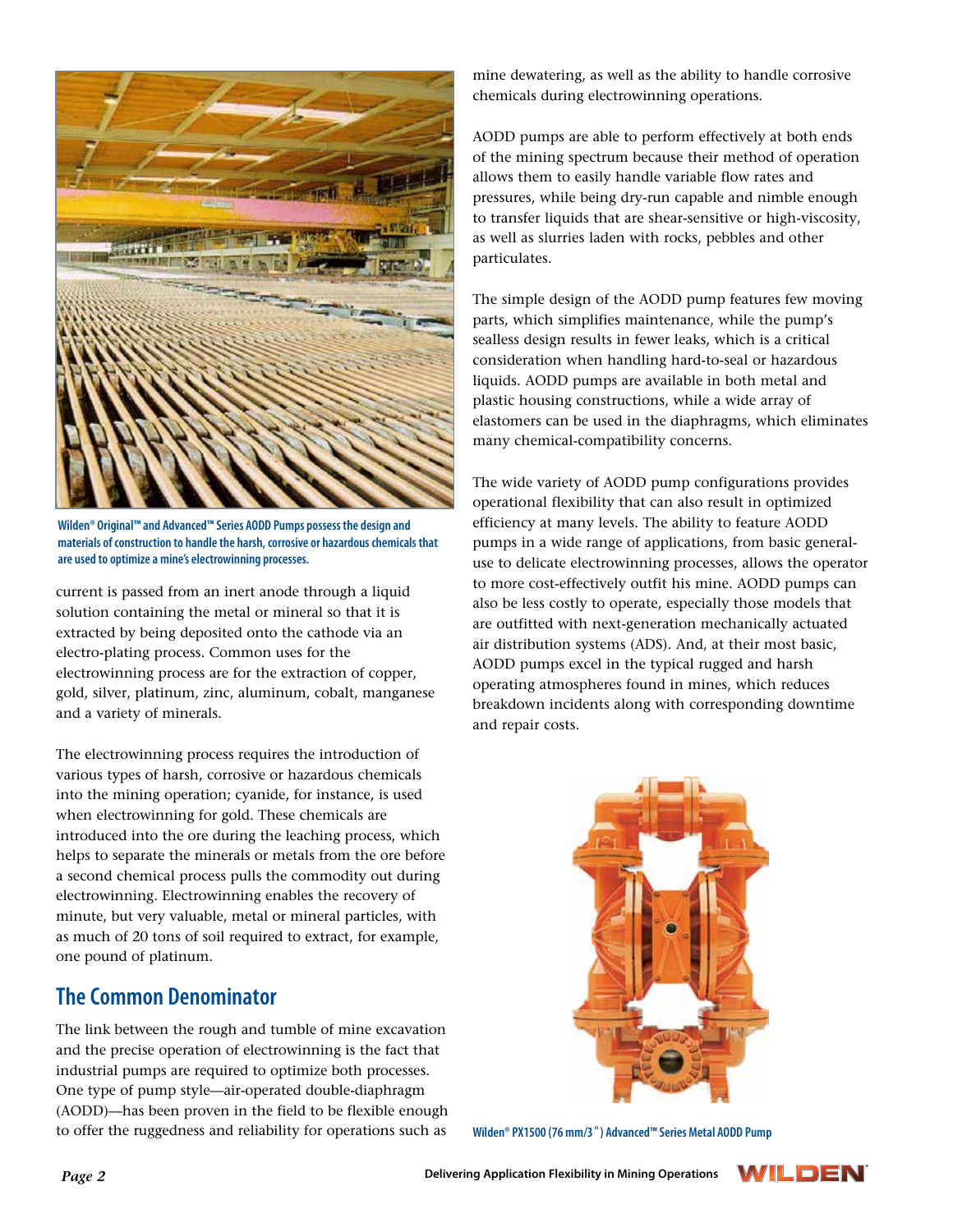

Wilden<sup>®</sup> AODD Pumps possess the operational characteristics necessary to perform reliably in a variety of rough-and-tumble mining applications, including the transfer of slurries **laden with rocks, pebbles and other particulates. AODD pumps also excel in the typical harsh operating atmospheres found in mines, which reduces breakdown incidents along with corresponding downtime and repair costs.**

Since AODD pumps do not require electricity to operate, they offer the added benefit of helping to improve mine safety, especially when used in potentially explosive atmospheres. Over the years, the level of mine safety has taken great leaps forward, which was proven out in 2013 when the Mine Safety and Health Administration (MSHA) reported that the fatality rate in United States mines was its lowest ever in 2012, based on the number of man-hours that were worked during the year. Additionally, the MSHA reported that actual work-related fatalities in mines totaled 36 for the year, which was just one more than the best-ever fatality total of 35 in 2009. This improvement in safety is a positive development not only for mine personnel, but also for surrounding communities and the environment.

AODD pump technology was invented by Jim Wilden in 1955, who went on to form Wilden® Pump & Engineering Company, LLC, in Grand Terrace, CA, USA. Wilden's AODD pump technology has been proven over the ensuing years to excel when used in the entire array of mining applications.

Specifically, Wilden offers its Original™ Series and Advanced™ Series Metal and Plastic AODD Pumps, which can be used for both dewatering operations and chemical transfer in electrowinning processes. Wilden's Stallion® clamped metal AODD pumps incorporate many design enhancements that make them the first choice for various mine operations. Chief among these are a shock-absorbing polyurethane screen base that absorbs the impact from constant assault by solid particles, resulting in maximized durability. Stallion pumps also feature an integrated suction strainer, with the option of plumbed suction, if needed.

Stallion pumps also offer Wilden's patented Pro-Flo X™ Air Distribution System (ADS) with the Efficiency Management System (EMS™). The EMS allows the user to control flow rates and air consumption with the simple turn of a dial. Wilden's Stallion pumps are available in three sizes: PX4, 38 mm (1-1/2"); PX8, 51 mm (2") and PX15, 76 mm (3"). All are available in either aluminum or ductile-iron materials of construction, are submersible, intrinsically safe, lube-free, can run dry, have superior anti-freezing properties and can handle pressures to 125 psi. Depending on the model, flow rates range from 305 to 1,000 L/min (81 to 264 gpm).



**Wilden® Original™ Series Stallion® Metal AODD Pumps**